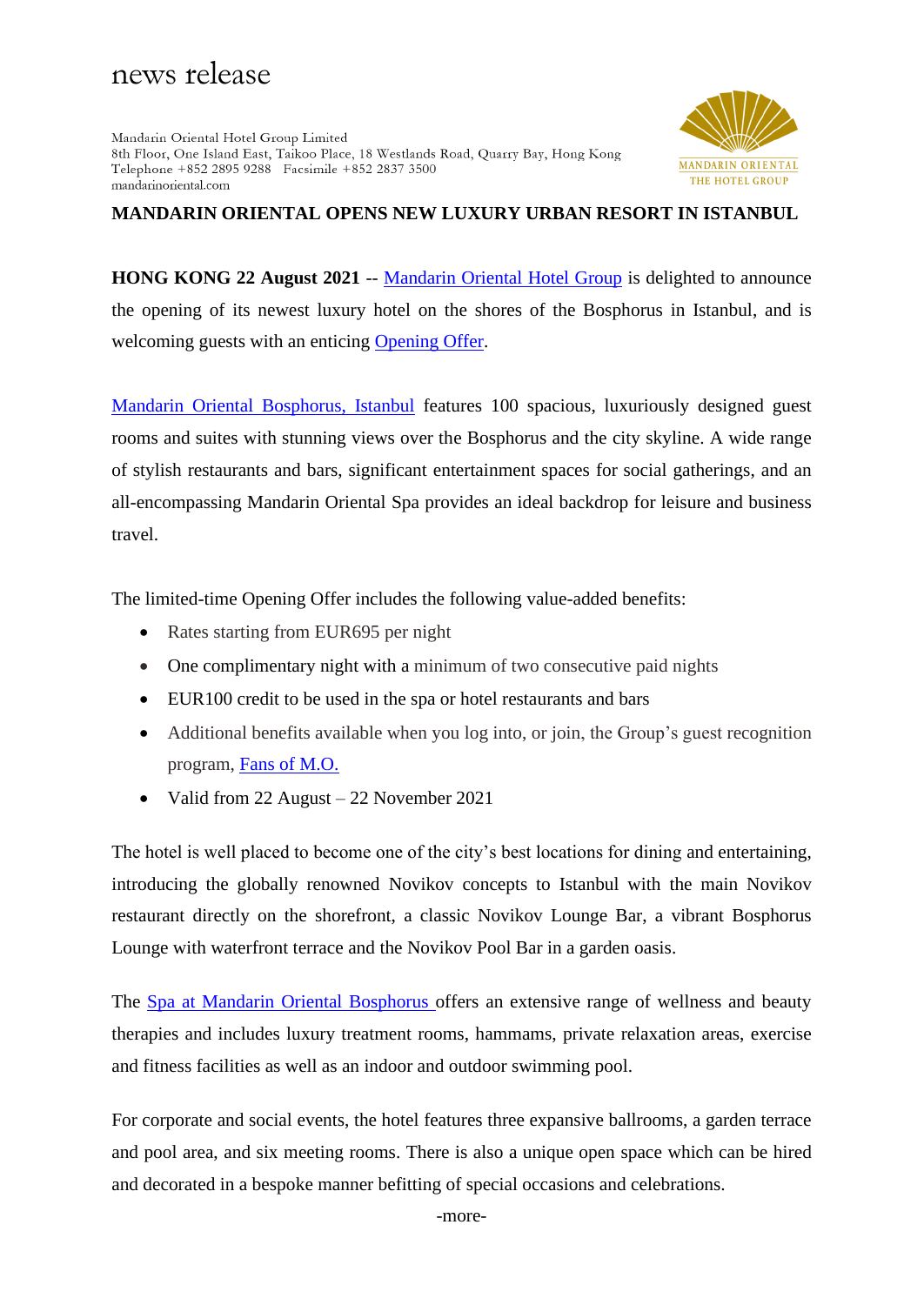

## Page 2

"We are delighted to be opening this stunning urban resort in one of the world's most exciting destinations and look forward to bringing Mandarin Oriental's renowned quality of service to Istanbul. This marks the Group's second entry into Turkey, and promises to be the perfect complement to the award-winning [Mandarin Oriental, Bodrum](https://www.mandarinoriental.com/bodrum/paradise-bay/luxury-hotel) which opened in 2014," said Christoph Mares, Chief Operating Officer for Mandarin Oriental Hotel Group.

Mandarin Oriental Bosphorus, Istanbul is ideally located 15 minutes from the central business district and the city's central Taksim Square. Istanbul's major attractions, historical sites and museums are a short drive away, and the hotel is a short walk to the nightlife in Kuruçeşme. The hotel is adjacent to Kuruçeşme and Bebek parks, which have extensive pathways,ideal for walking or jogging. The Istanbul and Sabiha Gökçen international airports are less than an hour away.

For more information and reservations, please visit [www.mandarinoriental.com/istanbul.](http://www.mandarinoriental.com/istanbul) Rooms are subject to availability, and terms and conditions apply.

#### **About Mandarin Oriental Bosphorus, Istanbul**

Positioned along the glimmering shoreline with stunning panoramic views across the Bosphorus on the European side of Istanbul, [Mandarin Oriental Bosphorus, Istanbul](https://www.mandarinoriental.com/istanbul/bosphorus/luxury-hotel) is nestled in the Naile Sultan pine grove and the sophisticated Kuruçeşme district. One-hundred spacious and luxuriously designed guest rooms and suites combine contemporary design and the iconic Ottoman aesthetic. With a world-renowned shorefront restaurant, a stunning and classically designed bar, a lobby lounge with waterfront terrace and a pool bar in a garden oasis, the hotel is poised to be recognized as one of the city's finest dining and entertainment destinations. The 3500 sqm Spa features the Group's awarding-winning spa concepts together with holistic signature treatments and a range of wellness programs. With exceptional meeting and event facilities, including a stunning setting for weddings and high-profile receptions, luxury boutiques, indoor and outdoor pools, and spacious terraces and lush gardens, the hotel is an ideal haven in the heart of the city, for high-end business and leisure travellers and Istanbulites.